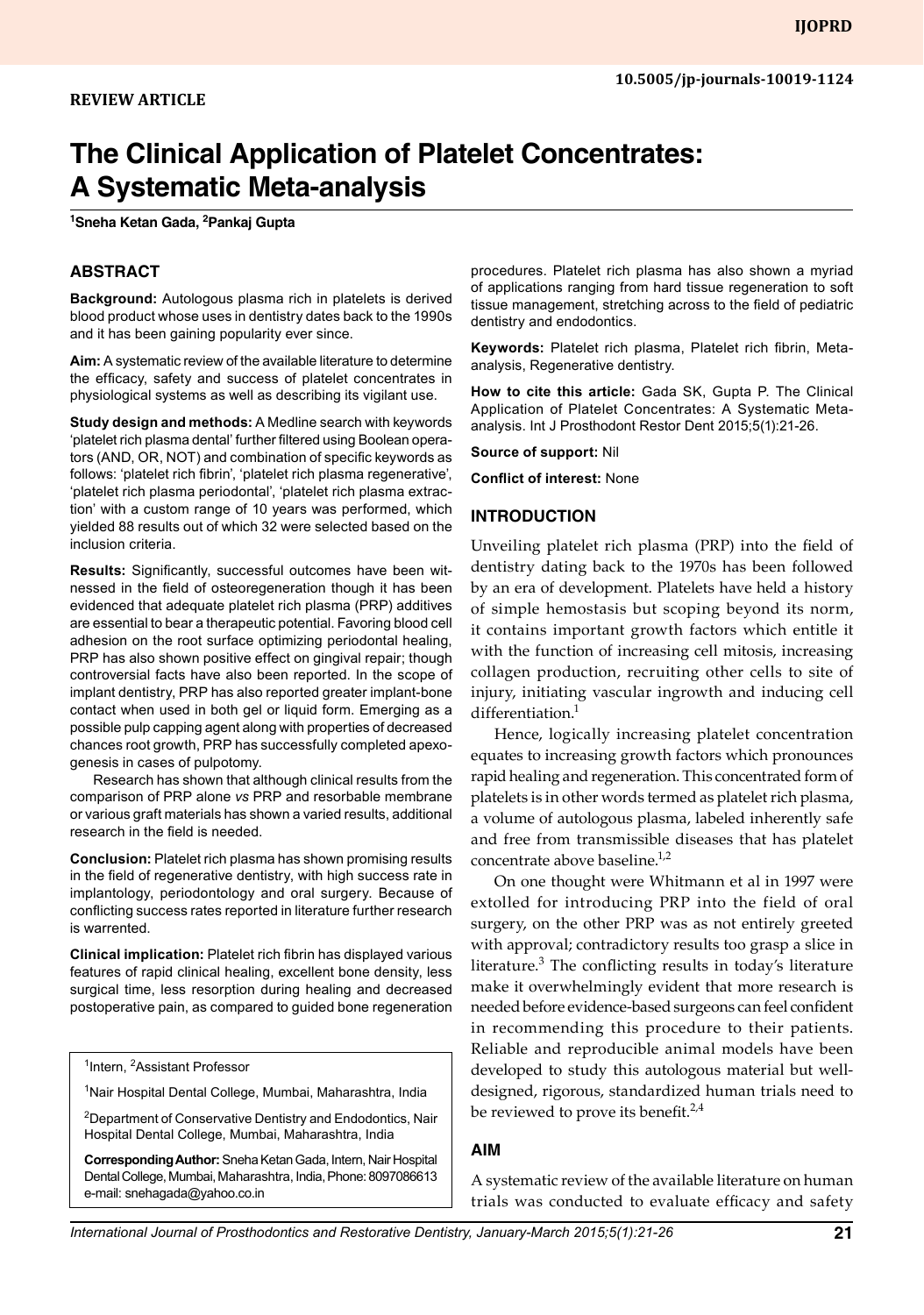of platelet concentrates in physiologic systems and to describe its vigilant use from studies which have shown comparative results.

#### **STUDY DESIGN AND METHODS**

A systematic search of scientific papers published was performed in the electronic PubMed database of Medline and dental journals using specifics keywords 'platelet rich plasma dental' further filtered using Boolean operators (AND, OR, NOT) and combination of specific keywords as follows: 'platelet rich fibrin' 'platelet rich plasma regenerative' 'platelet rich plasma periodontal' 'platelet rich plasma extraction' within the custom range of 10 years. The search was performed upto 1 September, 2014 (Flow Chart 1).

#### **Inclusion Criteria**

Studies were selected if they met the following inclusion criteria: (1) Report written in English (2) human study population (3) all comparative studies which include case reports, case series, original research papers, review papers, *in vitro* studies and controlled clinical trials on PRP as well as PRF used in dentistry related studies with clinical or radiographic or histologic evidence. In the case of multiple publications of the same study, the one with the most detailed information was included.

## **Exclusion Criteria**

Studies were excluded if they did not meet the above inclusion criteria or were animal trials.

The electronic search yielded 88 papers; of which 32 papers were retrieved and a review was done that described the efficacious use of PRP and PRF.

## **Data Collection**

Once a study was included in the analysis, the authors used a predetermined data collection form to extract the following information: (1) The comparison exemplified in the studies with the results seen and (2) Year of publication. Data related to the supporting and contradictory evidences was reported separately. Any disagreements in the data collection reports was resolved by consensus.

# **RESULTS**

Eighty-eight papers gathered from the search results were further scanned on basis of the inclusion criteria. Thirty two comparative studies including case reports, case series, original research papers, review papers, *in vitro* studies and controlled clinical trials on PRP as well as PRF used in dentistry related studies with clinical or



radiographic or histologic evidence. The results of the studies were tabulated and assorted into two categories (Tables 1 and 2). Studies which failed to give conclusive results were excluded.

## **DISCUSSION**

Development of the bioactive surgical additives is one of the great challenges of clinical research which has been used to regulate inflammation and increase the speed of healing process.<sup>5</sup> Better understanding of physiologic properties of platelets in wound healing since last two decades led to increase in its therapeutic applications in the various forms showing varying results. As mentioned earlier, platelets isolated from the peripheral blood acts as an autologous source of growth factors in the form of  $PRP$  and  $PRF<sup>1,6</sup>$ 

Platelet rich plasma, an autologous platelet gel, is an amalgamation of seven known growth factors specifically, platelet derived growth factor as PDGF-AA, PDGF-BB, PDGF-AB, transforming growth factor beta 1 and 2, vascular endothelial growth factor (VEGF), and epithelial growth factor (EGF). Platelet rich plasma is neither a fibrin glue nor osteocondunctive, indeed it simply augments the tissue regeneration and healing.<sup>7</sup>

Approximately, 45 to 55 ml of patient's blood is withdrawn from venous puncture and centrifuged twice to separate red blood cells from plasma and form pure plasma concentrate subsequently. This platelet concentrate is then resuspended in the remaining platelet poor plasma, thereby creating a very concentrated PRP solution. The activator, topical bovine thrombin calcium chloride, is combined with PRP and PPP in a small quantity before use.

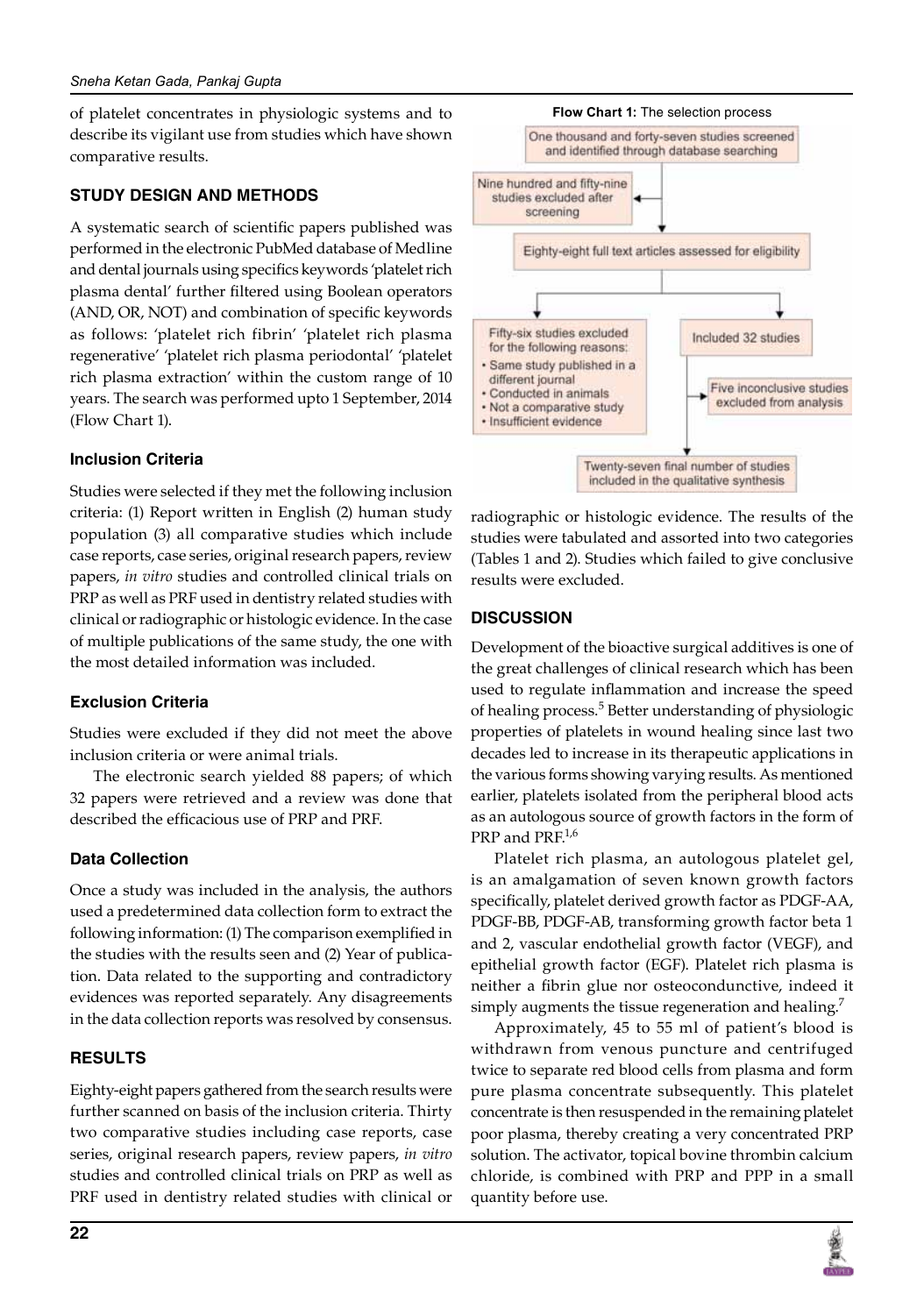*The Clinical Application of Platelet Concentrates: A Systematic Meta-analysis*

|         | <b>Table 1:</b> Supporting evidences of the meta-analysis                                                                                                                                                                                                                                                         |                                       |               |  |  |  |
|---------|-------------------------------------------------------------------------------------------------------------------------------------------------------------------------------------------------------------------------------------------------------------------------------------------------------------------|---------------------------------------|---------------|--|--|--|
| SI. no. | Supporting evidences reported                                                                                                                                                                                                                                                                                     | Authors                               | Year          |  |  |  |
| 1.      | PRP and PRF with open flap debridement (OFD) vs OFD showed notable gain in<br>relative vertical and horizontal clinical attachment level.                                                                                                                                                                         | Bajaj et al, Pradeep<br>and et al     | 2013 and 2012 |  |  |  |
| 2.      | A combination of direct pulp capping agent and PRP increased vital tissue<br>regeneration within the root canals of immature teeth associated with apical<br>periodonitis.                                                                                                                                        | Zhu W                                 | 2013          |  |  |  |
| 3.      | Marked radiographic difference in periapical healing, apical closure and dentinal<br>wall thickening revascularization carried out with PRP than without.                                                                                                                                                         | Jadhav et al                          | 2012          |  |  |  |
| 4.      | HA + PRP (experimental group) or HA + saline (control group): postoperative<br>difference seen in the probing depth, attachment levels and bone measurements<br>were statistically significant for the experimental group.                                                                                        | Menezes et al                         | 2012          |  |  |  |
| 5.      | PRP mixed with calcium sulfate hemihydrate showed greater vital bone volume at<br>3 months with rapid enhancement of bone healing compared to PRP free collagen<br>resorbable graft.                                                                                                                              | Kutkut et al                          | 2012          |  |  |  |
| 6.      | PRP treated extraction sites reach comparable bone density in 1 week as compared<br>to control sites in 6 weeks.                                                                                                                                                                                                  | Rutkowski et al.<br>Antonello et al   | 2010 and 2012 |  |  |  |
| 7.      | Periapical healing with bone formation was more in relation to site grafted with PRP<br>compared to control site without PRP.                                                                                                                                                                                     | Parikh et al                          | 2011          |  |  |  |
| 8.      | PRP with $\beta$ TCP revealed significant reduction in probing pocket depth and mean<br>gain in clinical attachment level with linear bone fill as compared to TCP alone.                                                                                                                                         | Saini et al                           | 2011          |  |  |  |
| 9.      | PRP with $\beta$ TCP + HA revealed significant reduction in probing pocket depth and<br>better graft remodeling as compared to $\beta$ TCP + HA alone.                                                                                                                                                            | Kaushick et al                        | 2011          |  |  |  |
| 10.     | PRP vs control extraction socket showed notable reduction in probing depth and an<br>improvement in the probing attachment level as well as new bone tissue in defect.                                                                                                                                            | Sammartino et al.<br>Oqundipe et al   | 2008 and 2011 |  |  |  |
| 11.     | BPBM/GTR/PRP (experimental group) or with BPBM/GTR (control group):<br>postoperative difference seen in the probing depth, attachment levels and bone<br>measurements were statistically significant for the experimental group.                                                                                  | Camargo et al                         | 2009          |  |  |  |
| 12.     | PRF appears to be superior to collagen (Bio-Guides) as a scaffold for human<br>periosteal cell proliferation.                                                                                                                                                                                                     | Gassling                              | 2002          |  |  |  |
| 13.     | PRF in the sinus (BAOSFE) leads to endosinus bone gain.                                                                                                                                                                                                                                                           | Diss et al                            | 2008          |  |  |  |
| 14.     | Addition of PRP to connective tissue graft membrane resulted in increased width<br>of keratinized tissue and advanced tissue healing.                                                                                                                                                                             | Jankovic et al                        | 2007          |  |  |  |
| 15.     | Histologic sample from 4 months of healing time from group grafted with PRF and<br>FDBA was identical to that of control group grafted with FDBA alone.                                                                                                                                                           | Choukroun et al                       | 2006          |  |  |  |
| 16.     | PRP comparable to MTA for incomplete apex formation.                                                                                                                                                                                                                                                              | Keswani et al                         | 2005          |  |  |  |
| 17.     | PRP with autogenous bone graft 88 patients with mandibular continuity defects<br>were randomized to be reconstructed with autogenous cancellous bone grafts with<br>or without addition for PRP, showing 1.6 to 2.2 times faster degree of maturation<br>and significantly greater percentage of trabecular bone. | Marx et al supported<br>by Garg et al | 2004          |  |  |  |

Evolving further PRF is a second-generation platelet aggregation fibrin-rich gel produced from the venous blood by single centrifugation developed in France by Choukroun et al. A single centrifugation is performed, following which the middle layer obtained, contains the lowest level of red blood cells, and contains almost no platelets, while above there is a layer of plasma. Platelet rich fibrin contains clotting factors that form a fibrin network that traps various cytokines in the PRF.<sup>6</sup>

## **Clinical Application**

Significantly successful outcomes have been witnessed in the field of osteoregeneration by means of enhancing osteoprogenitor cells in the host bone and in bone grafts, $8-10$  where PRP has shown promising results in combination with autogenous bone graft by Marx and Garg et al, DFBA by Choukran et al and TCP by Saini et al. Bone added osteotome sinus floor elevation supported by Diss et al in conjunction with rapid clinical healing, excellent bone density, less surgical time, less resorption during healing and decreased post-operative pain, as compared to guided bone regeneration procedures<sup>8,11-31</sup> (Table 1). Acceleration of hard tissue maturation and block graft procedures also produces a quantity of immature hard osteoid tissue within lesser time than the conventional time, hence improves primary stability for implant along with 20% greater trabecular bone density and 85% greater proportion of mature haversian system in the initial months supported by no evidence of active resorption and remodeling, indicating a level of stable maturity.<sup>8,32</sup>

The main purpose of PRP is to reduce the use of autologous bone graft collected from the patients sites and reducing the mucosal incisions $32$  Though Ozdemir, Raghoebar, Schaaf et al conveyed no beneficial effects of PRP with grafts in their literature<sup>33-43</sup> (Table 2).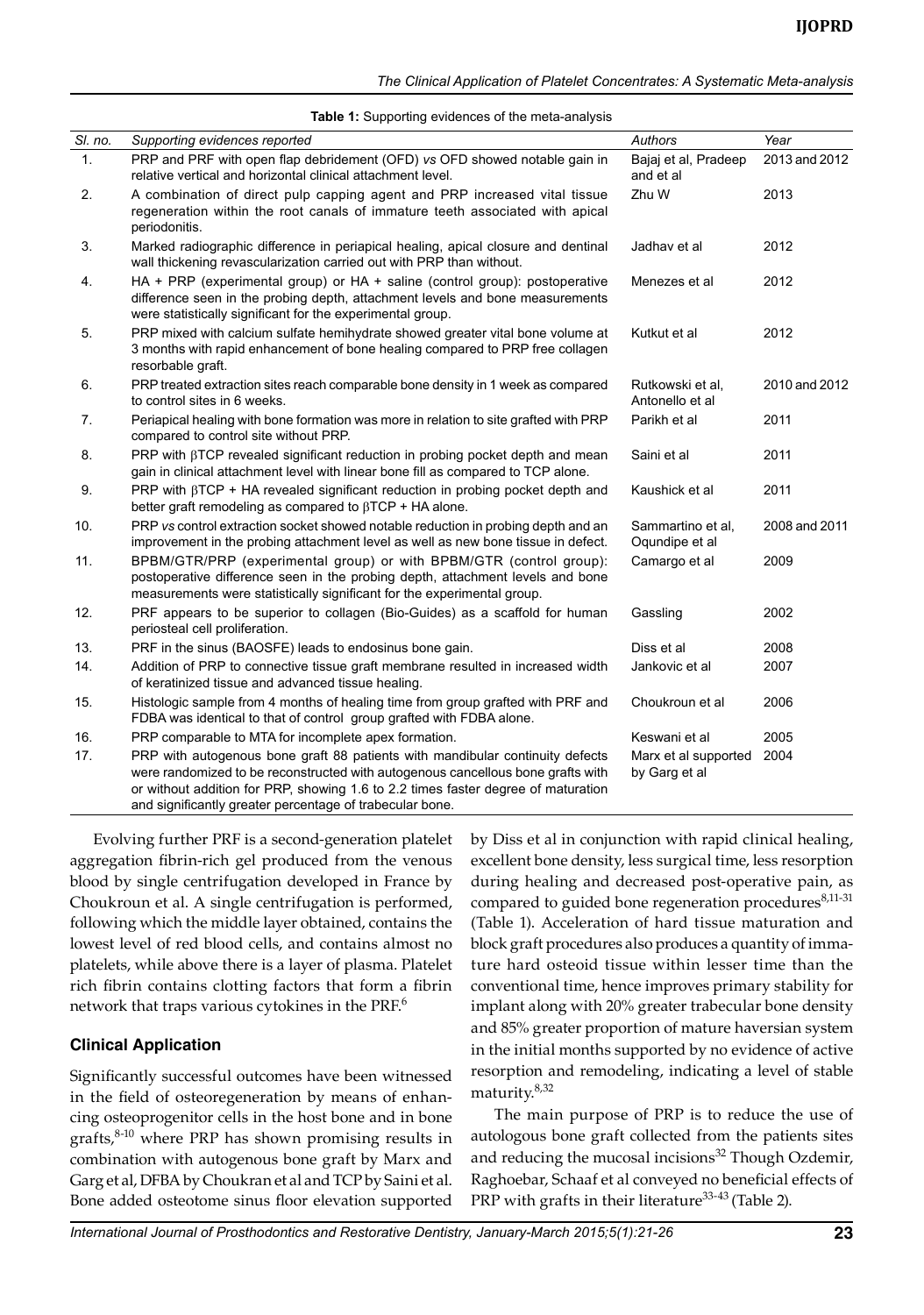|                | ווטומומשונו טוויוסטטווטטט טו גווט וווטנט מוומוזיטופ                                                                                                                                                                                                                               |                                 |               |  |  |  |
|----------------|-----------------------------------------------------------------------------------------------------------------------------------------------------------------------------------------------------------------------------------------------------------------------------------|---------------------------------|---------------|--|--|--|
| SI. no.        | Contradictory evidence reported                                                                                                                                                                                                                                                   | Authors                         | Year          |  |  |  |
| 1.             | The use of PRP did not improve the result obtained by enamel matrix derivative<br>and natural bone mineral combined.                                                                                                                                                              | Döri et al                      | 2013          |  |  |  |
| 2.             | At 6 months, no statistical significant reduction of the gingival recession, clinical<br>attachment level, probing pocket depth and bony defect depth were observed<br>between group of $\beta$ -TCP and PRP/ $\beta$ -TCP combination.                                           | Ozdemir et al and<br>Döri et al | 2012 and 2008 |  |  |  |
| 3.             | No significant differences were seen between PRP and collagen membrane in GTR.                                                                                                                                                                                                    | Goyal et al                     | 2011          |  |  |  |
| 4.             | BPBM/GTR/PRP (experimental group) or with BPBM/GTR (control group): no<br>statistically significant postopertaive difference seen in the probing depth, attachment<br>levels and bone measurements.                                                                               | Camargo et al                   | 2009          |  |  |  |
| 5.             | The use of PRP with anorganic bovine bone material (ABBM) failed to improve the<br>result obtained with ABBM alone.                                                                                                                                                               | Döri et al                      | 2009          |  |  |  |
| 6.             | Topical use of PRP did not improve maxillary bone volume compared to convention-<br>ally treated patients.                                                                                                                                                                        | Schaaf et al                    | 2008          |  |  |  |
| 7 <sub>1</sub> | No difference was seen in the treatment of recession with CTG or a CTG-PRP<br>combination.                                                                                                                                                                                        | Keceli et al                    | 2008          |  |  |  |
| 8.             | Clinical performance across both sites showed no statistical significance. Enhanced<br>bone activities in sites treated with PRP were seen 4 months after surgery, but a<br>progressive extinuishment of the PRP effect is recorded after an interval longer<br>than 6 to months. | Consolo et al                   | 2007          |  |  |  |
| 9.             | No significant difference was observed between sites, where PRP or fibrin has been<br>used as a delivery system for rhBMP-2 (ANOVA). The application of fibrin gels or<br>PRP gels to bone defects is not superior to leaving the defect untreated.                               | Jung et al                      | 2005          |  |  |  |
| 10.            | No beneficial effect of PRP when added to autologous bone grafts used for maxillary<br>sinus.                                                                                                                                                                                     | Raghoebar et al                 | 2005          |  |  |  |

**Table 2:** Contradictory evidences of the meta-analysis

But, the negative predisposition to the review on PRP could be attributed to the quality of PRP used, techniques to sequester the platelets, use of damaged platelets, not adequately activated platelets, or statistically insufficient data to draw a valid conclusions, distinctive response in animal models, isolation techniques equally holding odds minimal effects of PRP on bone healing.<sup>8</sup>

Wrapping up the literature appears to buttress that PRP may be effective in relatively small periodontal defects when they are grafted with autologous bone. When autologous bone is not present in the graft and there is large volume, PRP may not produce the desired stimulatory response because vital bone cells are needed for this stimulation to occur.<sup>44</sup>

In parallel, PRP placed in extraction sockets have reported early and improved bone formation.<sup>17,22</sup>

Tallying up to the various benefits, review has further articled the impact of PRP over soft tissue grafts. Coherent property of PRP helps stabilize the graft over the root surface and on completion of suturing technique.<sup>45,46</sup>

Jankovic and Gassling et al appraised this platelet concentrate to show positive results in gingival and periodontal repair on account of significant reduction in probing pocket depth and mean gain in clinical attachment level with linear bone fill by favoring blood cell adhesion on the root surface. $25,27$  This inference has been supported by Robert Marx who demonstrated with histologic evidence with the aim to explain how PRP enhanced the initial soft tissue migration and re-epithelialization

and a higher incidence of wound closure at days 3, 7 and 14 with records taken at 6th day showing no peripheral erythema with 95% epithelial covering opposed to only 5% or less epithelialization in controlled split thickness skin graft donor site with no epithelial budding or granulation tissue. Similar supporting data was reported by another study showing more advanced healing at the PRP site at 45 days.<sup>8</sup> Enhanced bone activities in sites treated with PRP were seen up to 4 months after surgery, but a progressive extinguishment of the PRP effect is recorded after an interval longer than  $6$  to  $7$  months.<sup>41</sup>

A combination of direct pulp capping agent and PRP increased vital tissue regeneration within the root canals of immature teeth associated with apical periodontitis. Flaunting its equity as direct pulp capping agent and aiding in the formation of incomplete apex formation, PRP has also step forth in the field of Endodontics. $25,27$ 

Moving a step further, the introduction of PRF brought in an added boon. Spelling out benefits of precluding use of anticoagulants, a 3D fibrin matrix aiding in cytokine retention for extended periods, formulation of a PRF membrane possessing elasticity and flexibility along with its lucrative simplicity, PRF has demonstrated improved implant bone contact as compared to PRP, though review in literature is yet a small number. Concentration of fibrinogen and growth factors is 12 and eight times more respectively in PRF as compared to PRP.<sup>48</sup>

However, at this stage of investigation, the results are yet far from absolutely conclusive. Much is still unknown

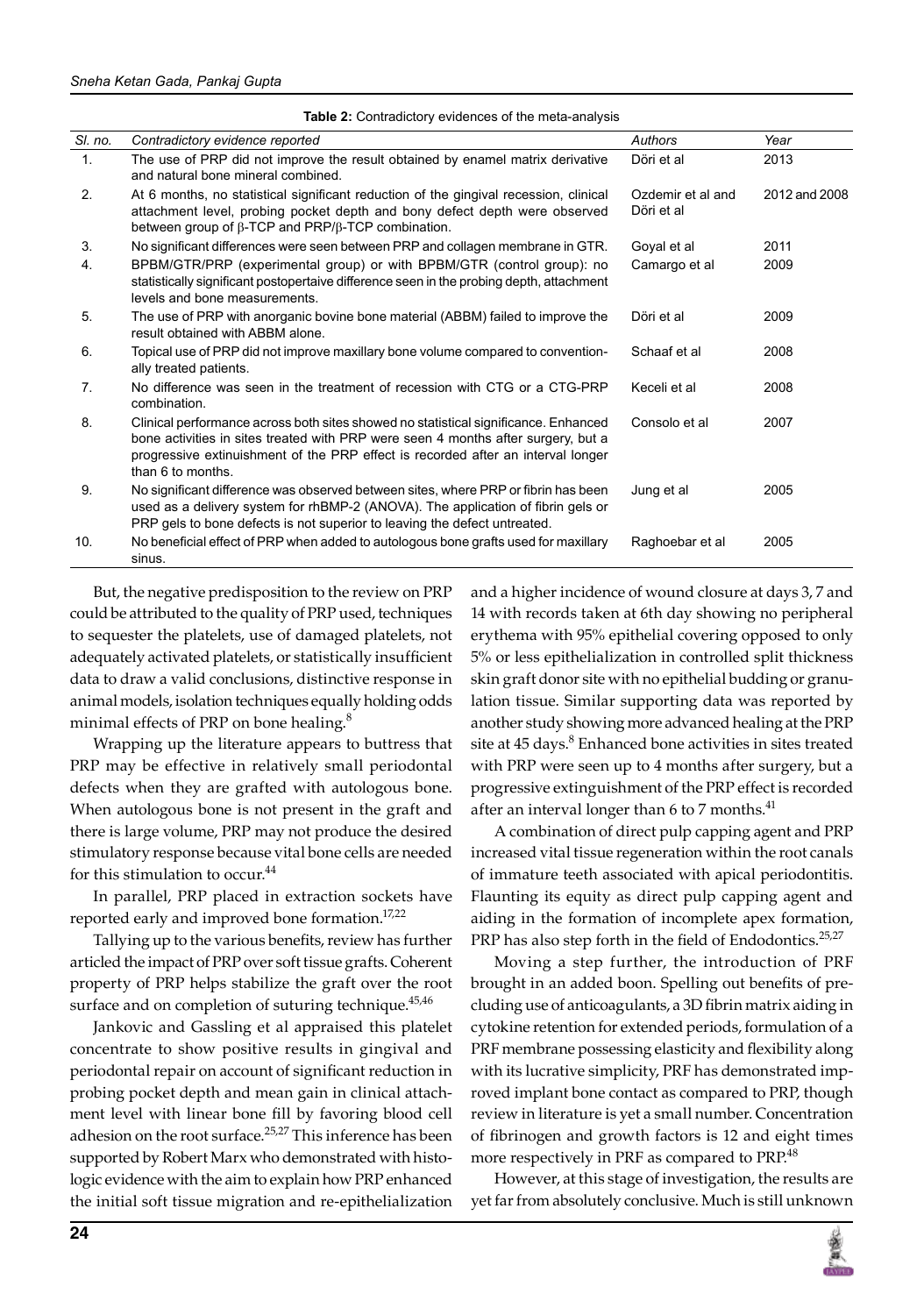about PRP, and an adequate body of research should precede a widespread use of this adjunctive material, as would occur with any other biologic agent.

Research has proven various benefits of PRP which rope in decreased incidence of intra and postoperative bleeding and pain amalgamated with diminished potential for rejection bolstering graft acceptance.<sup>46</sup> But case selection also plays a very important role as its use is refrained in cases where calcification is not a desired outcome, combined with the region of grafting plays a very important role to promote beneficial effects.<sup>39</sup>

Hence undoubtedly, all clinicians involved with bone grafting have high hopes that PRP will eventually prove to be of great benefit in bone graft healing.

## **CONCLUSION**

Platelet rich plasma has shown a promising outcome in the field of regenerative dentistry. Extensive research has been done in the field of implant, periodontal and oral surgery. But, further evidence is needed in the field of endodontic regenerative science with definition of the specific therapeutic potential.

## **References**

- 1. Freymiller EG, Aghaloo TL. Platelet-rich plasma: ready or not? J Oral Maxillofac Surg 2004;62(4):484-488.
- 2. Kim TH, Kim SH, Sádor GK, KimYD. Comparison of plateletrich plasma, platelet-rich fibrin, and concentrated growth factor in rabbit-skull defect healing. Arch Oral Biol 2014 May;59(5):550-558.
- 3. Whitmann DH, Berry RL, Green DM. Platelet gel: an alternative to fibrin glue with applications in oral and maxillofacial surgery. J Oral Maxillofac Surg 1997;55(11):1294-1299.
- 4. Sánchez AR, Sheridan PJ, Kupp LI. Is platelet-rich plasma the perfect enhancement factor? A current review. Int J Oral Maxillofac Implant 2003;18:93.
- 5. Dohan DM, Choukroun J, Diss A, Dohan SL, Dohan AJ, Mouhyi J, et al. Platelet-rich fibrin: a second-generation platelet concentrate—part I: technological concepts and evolution. Oral Surg Oral Med Oral Pathol Oral Radiol Endod 2006;101(3):e37-44.
- 6. Kiran NK, Mukunda KS, Tilak TN. Platelet concentrates: a promising innovation in dentistry. J Dent Sci Res 2011;2(1): 50-61.
- 7. Marx R. Platelet rich plasma: what is PRP and what is not PRP? Implant Dentistry 2001;10(4):225-228.
- 8. Marx RE. Platelet-rich plasma: evidence to support its use. J Oral Maxillofac Surg 2004;62(4):489-496.
- 9. Marx RE, Carlson ER, Eichstaedt R, et al. Platelet rich plasma: growth factor enhancement for bone grafts. Oral Surg Oral Med Oral Pathol Oral Radiol Endod 1998;85(6):638-646.
- 10. Weibrich G, Gnoth SH, Otto M, et al. Growth stimulation of human osteoblast-like cells by thrombocyte concentrates in vitro. Mund Kiefer Geschtschir 2002;6(3):168-174.
- 11. Bajaj P, Pradeep AR, Agarwal E, Rao NS, Naik SB, Priyanka N, Kalra N. Comparative evaluation of autologous

platelet-rich fibrin and platelet-rich plasma in the treatment of mandibular degree II furcation defects: a randomized controlled clinical trial. J Periodontal Res 2013 Oct;48(5): 573-581.

- 12. Pradeep AR, Rao NS, Agarwal E, Bajaj P, Kumari M, Naik SB. Comparative evaluation of autologous platelet-rich fibrin and platelet-rich plasma in the treatment of 3-wall intrabony defects in chronic periodontitis: a randomized controlled clinical trial. J Periodontol 2012 Dec;83(12):1499-1507.
- 13. Zhu W, Zhu X, Huang GT, Cheung GS, Dissanayaka WL, Zhang C. Regeneration of dental pulp tissue in immature teeth with apical periodontitis using platelet-rich plasma and dental pulp cells. Int Endod J 2013 Oct;46(10):962-970.
- 14. Jadhav G, Shah N, Logani A. Revascularization with and without platelet-rich plasma in nonvital, immature, anterior teeth: a pilot clinical study. J Endod 2012 Dec;38(12):1581-1587.
- 15. Menezes LM, Rao J. Long-term clinical evaluation of plateletrich plasma in the treatment of human periodontal intraosseous defects: a comparative clinical trial. Quintessence Int 2012 Jul-Aug;43(7):571-582.
- 16. Kutkut A, Andreana S, Kim HL, Monaco E Jr. Extraction socket preservation graft before implant placement with calcium sulfate hemihydrate and platelet-rich plasma: a clinical and histomorphometric study in humans. J Periodontol 2012 Apr;83(4):401-409.
- 17. Rutkowski JL, Johnson DA, Radio NM, Fennell JW. Platelet rich plasma to facilitate wound healing following tooth extraction. J Oral Implantol 2010;36(1):11-23.
- 18. Antonello Gde M, Torres do Couto R, Giongo CC, Corrêa MB, Chagas Júnior OL, Lemes CH. Evaluation of the effects of the use of platelet-rich plasma on alveolar bone repair following extraction of impacted third molars: prospective study. J Craniomaxillofac Surg 2013 Jun;41(4):e70-75.
- 19. Parikh B, Navin S, Vaishali P. A comparative evaluation of healing with a computed tomography scan of bilateral periapical lesions treated with and without the use of plateletrich plasma. Ind J Dent Res 2011 May-Jun;22(3):497-498.
- 20. Saini N, Sikri P, Gupta H. Evaluation of the relative efficacy of autologous platelet-rich plasma in combination with β-tricalcium phosphate alloplast versus an alloplast alone in the treatment of human periodontal infrabony defects: a clinical and radiological study. Ind J Dent Res 2011 Jan-Feb;22(1):107-115.
- 21. Kaushick BT, Jayakumar ND, Padmalatha O, Varghese S. Treatment of human periodontal infrabony defects with hydroxyapatite + β-tricalcium phosphate bone graft alone and in combination with platelet rich plasma: a randomized clinical trial. Ind J Dent Res 2011 Jul-Aug;22(4):505-510.
- 22. Sammartino G, Tia M, Marenzi G, Lauro AE, D'Agostino E, Claudio PP. Use of autologous platelet-rich plasma in periodontal defect treatment after extraction of impacted mandibular third molars. Oral Surg Oral Med Oral Pathol Oral Radiol Endod 2008 May;105(5):572-579.
- 23. Ogundipe OK, Ugboko VI, Owotade FJ. Can autologous platelet-rich plasma gel enhance healing after surgical extraction of mandibular third molars? J Oral Maxillofac Surg 2011 Sep;69(9):2305-2310.
- 24. Camargo PM, Lekovic V, Weinlaender M, Vasilic N, Madzarevic M, Kenney EB. Platelet-rich plasma and bovine porous bone mineral combined with guided tissue regeneration in the treatment of intrabony defects in humans. J Periodontal Res 2002 Aug;37(4):300-306.